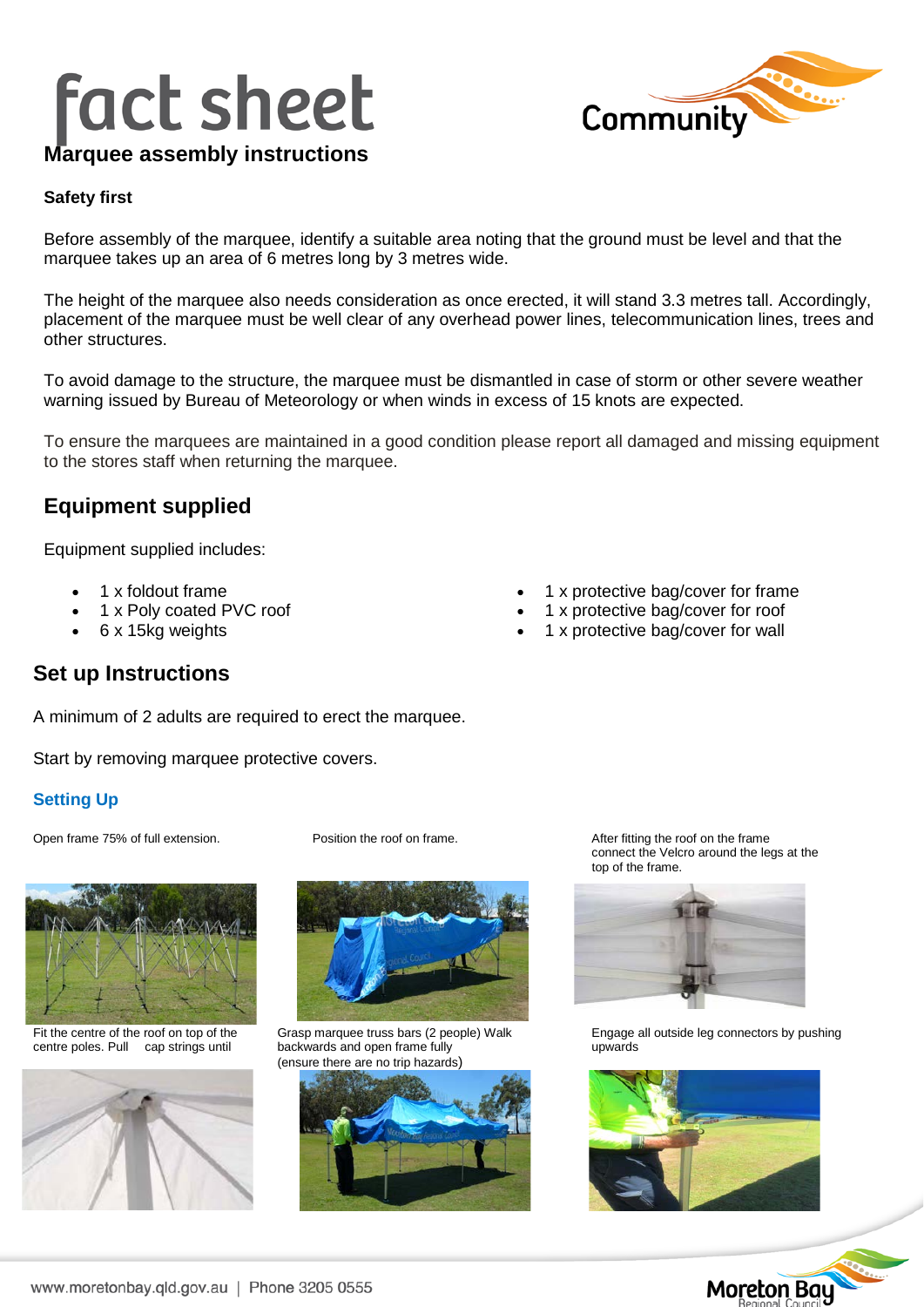# **fact sheet**

Attach roof straps by looping straps Front corner legs, extend to desired Back corner legs, extend to desired<br>Attach roof straps by looping clips beight followed by front middle leg



Fit weight plates and anchor marquee into position



### **Attaching back wall to Frame**

Side of the back wall with MBRC logo should be facing outwards and must be attached to erected marque for the hire period.

Put wall hook through eyelets in roof flaps Attach Velcro tabs to marquee legs (face hooks inwards)





### **Dismantling the marquee**

Please report all damage and missing equipment to council staff when returning the marquee.

Remove Velcro tabs from marquees legs Remove wall hook from eyelets in roof flaps Remove weight plates











height followed by back middle legs